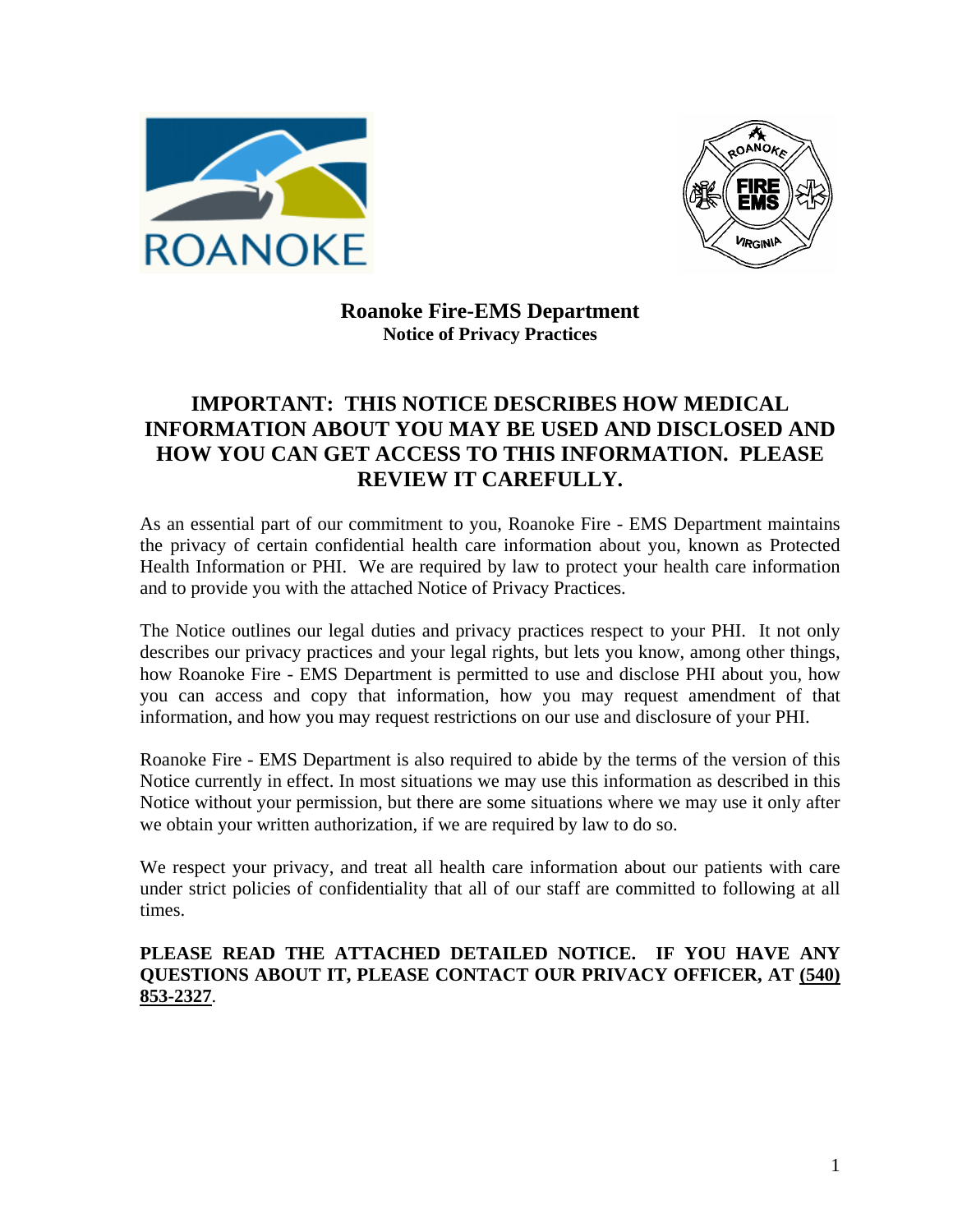## **THIS NOTICE DESCRIBES HOW MEDICAL INFORMATION ABOUT YOU MAY BE USED AND DISCLOSED AND HOW YOU CAN GET ACCESS TO THIS INFORMATION. PLEASE REVIEW IT CAREFULLY.**

*Purpose of this Notice:* Roanoke Fire - EMS Department is required by law to maintain the privacy of certain confidential health care information, known as Protected Health Information or PHI, and to provide you with a notice of our legal duties and privacy practices with respect to your PHI. This Notice describes your legal rights, advises you of our privacy practices, and lets you know how Roanoke Fire - EMS Department is permitted to use and disclose PHI about you.

Roanoke Fire - EMS Department is also required to abide by the terms of the version of this Notice currently in effect. In most situations we may use this information as described in this Notice without your permission, but there are some situations where we may use it only after we obtain your written authorization, if we are required by law to do so.

*Uses and Disclosures of PHI:* Roanoke Fire - EMS Department may use PHI for the purposes of treatment, payment, and health care operations, in most cases without your written permission. Examples of our use of your PHI:

For treatment. This includes such things as verbal and written information that we obtain about you and use pertaining to your medical condition and treatment provided to you by us and other medical personnel (including doctors and nurses who give orders to allow us to provide treatment to you). It also includes information we give to other health care personnel to whom we transfer your care and treatment, and includes transfer of PHI via radio or telephone to the hospital or dispatch center as well as providing the hospital with a copy of the written record we create in the course of providing you with treatment and transport.

For payment. This includes any activities we must undertake in order to get reimbursed for the services we provide to you, including such things as organizing your PHI and submitting bills to insurance companies (either directly or through a third party billing company), management of billed claims for services rendered, medical necessity determinations and reviews, utilization review, and collection of outstanding accounts.

For health care operations. This includes quality assurance activities, licensing, and training programs to ensure that our personnel meet our standards of care and follow established policies and procedures, obtaining legal and financial services, conducting business planning, processing grievances and complaints, creating reports that do not individually identify you for data collection purposes, fundraising, and certain marketing activities.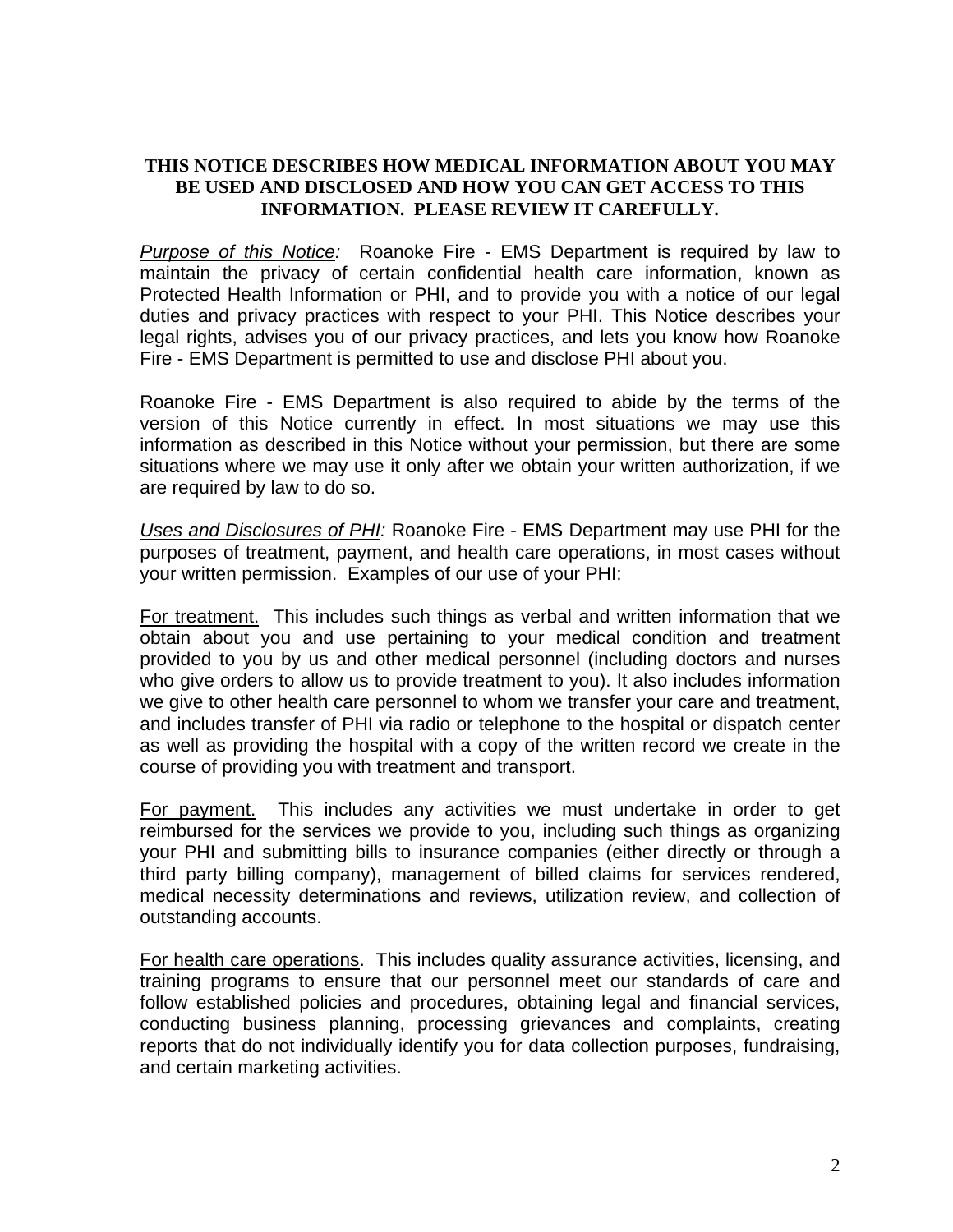*Use and Disclosure of PHI Without Your Authorization.* Roanoke Fire - EMS Department is permitted to use PHI *without* your written authorization, or opportunity to object in certain situations, including:

- For Roanoke Fire EMS Department use in treating you or in obtaining payment for services provided to you or in other health care operations;
- For the treatment activities of another health care provider;
- To another health care provider or entity for the payment activities of the provider or entity that receives the information (such as your hospital or insurance company);
- To another health care provider (such as the hospital to which you are transported) for the health care operations activities of the entity that receives the information as long as the entity receiving the information has or has had a relationship with you and the PHI pertains to that relationship;
- For health care fraud and abuse detection or for activities related to compliance with the law;
- To a family member, other relative, or close personal friend or other individual involved in your care if we obtain your verbal agreement to do so or if we give you an opportunity to object to such a disclosure and you do not raise an objection. We may also disclose health information to your family, relatives, or friends if we infer from the circumstances that you would not object. For example, we may assume you agree to our disclosure of your personal health information to your spouse when your spouse has called the ambulance for you. In situations where you are not capable of objecting (because you are not present or due to your incapacity or medical emergency), we may, in our professional judgment, determine that a disclosure to your family member, relative, or friend is in your best interest. In that situation, we will disclose only health information relevant to that person's involvement in your care. For example, we may inform the person who accompanied you in the ambulance that you have certain symptoms and we may give that person an update on your vital signs and treatment that is being administered by our ambulance crew;
- To a public health authority in certain situations (such as reporting a birth, death or disease as required by law, as part of a public health investigation, to report child or adult abuse or neglect or domestic violence, to report adverse events such as product defects, or to notify a person about exposure to a possible communicable disease as required by law;
- For health oversight activities including audits or government investigations, inspections, disciplinary proceedings, and other administrative or judicial actions undertaken by the government (or their contractors) by law to oversee the health care system;
- For judicial and administrative proceedings as required by a court or administrative order, or in some cases in response to a subpoena or other legal process;
- For law enforcement activities in limited situations, such as when there is a warrant for the request, or when the information is needed to locate a suspect or stop a crime;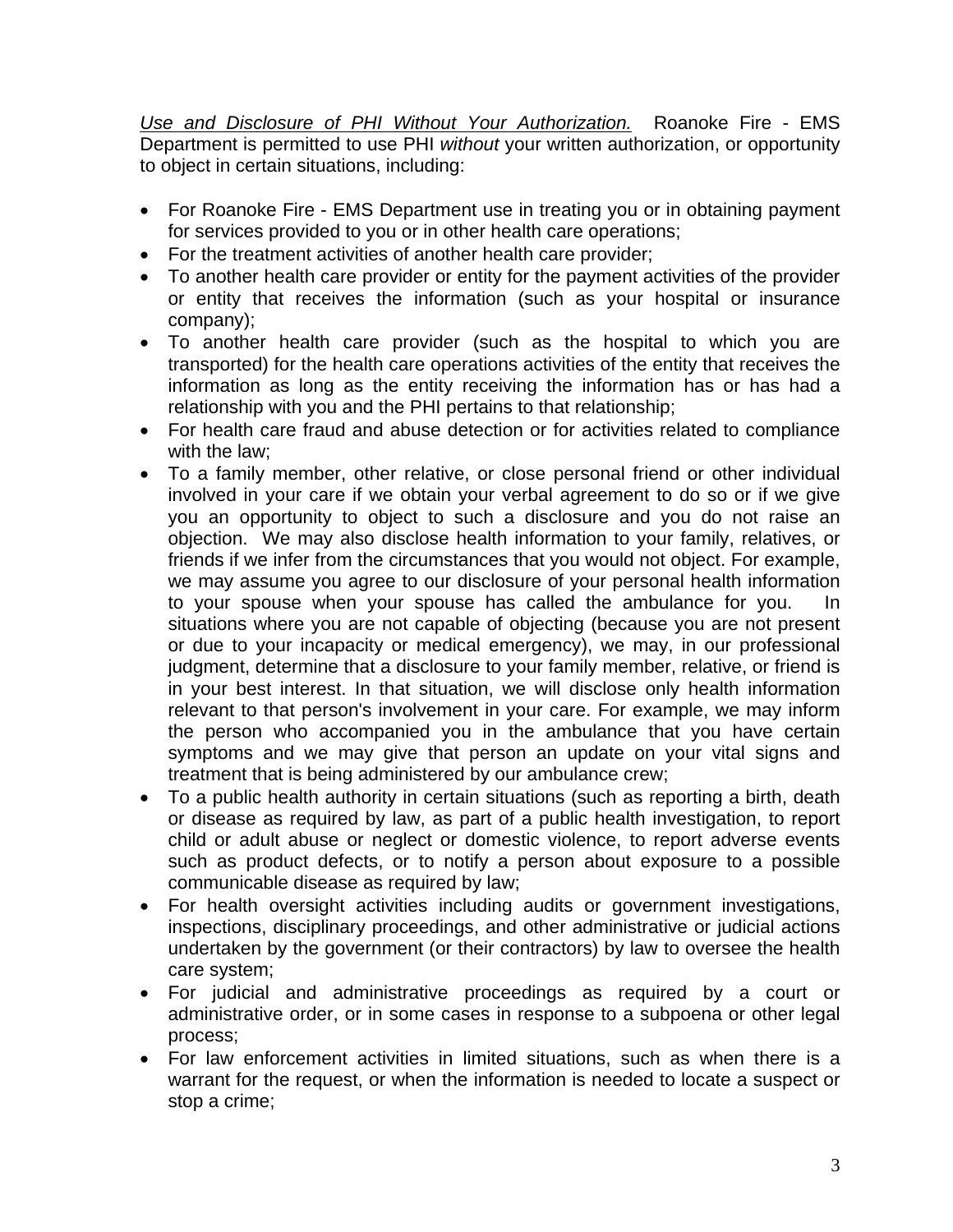- For military, national defense and security and other special government functions;
- To avert a serious threat to the health and safety of a person or the public at large:
- For workers' compensation purposes, and in compliance with workers' compensation laws;
- To coroners, medical examiners, and funeral directors for identifying a deceased person, determining cause of death, or carrying on their duties as authorized by law;
- If you are an organ donor, we may release health information to organizations that handle organ procurement or organ, eye or tissue transplantation or to an organ donation bank, as necessary to facilitate organ donation and transplantation;
- For research projects, but this will be subject to strict oversight and approvals and health information will be released only when there is a minimal risk to your privacy and adequate safeguards are in place in accordance with the law;
- We may use or disclose health information about you in a way that does not personally identify you or reveal who you are.

Any other use or disclosure of PHI, other than those listed above will only be made with your written authorization, (the authorization must specifically identify the information we seek to use or disclose, as well as when and how we seek to use or disclose it). **You may revoke your authorization at any time, in writing, except to the extent that we have already used or disclosed medical information in reliance on that authorization.**

*Patient Rights:* As a patient, you have a number of rights with respect to the protection of your PHI, including:

*The right to access, copy or inspect your PHI*. This means you may come to our offices and inspect and copy most of the medical information about you that we maintain. We will normally provide you with access to this information within 30 days of your request. We may also charge you a reasonable fee for you to copy any medical information that you have the right to access. In limited circumstances, we may deny you access to your medical information, and you may appeal certain types of denials.

We have available forms to request access to your PHI and we will provide a written response if we deny you access and let you know your appeal rights. If you wish to inspect and copy your medical information, you should contact the privacy officer listed at the end of this Notice.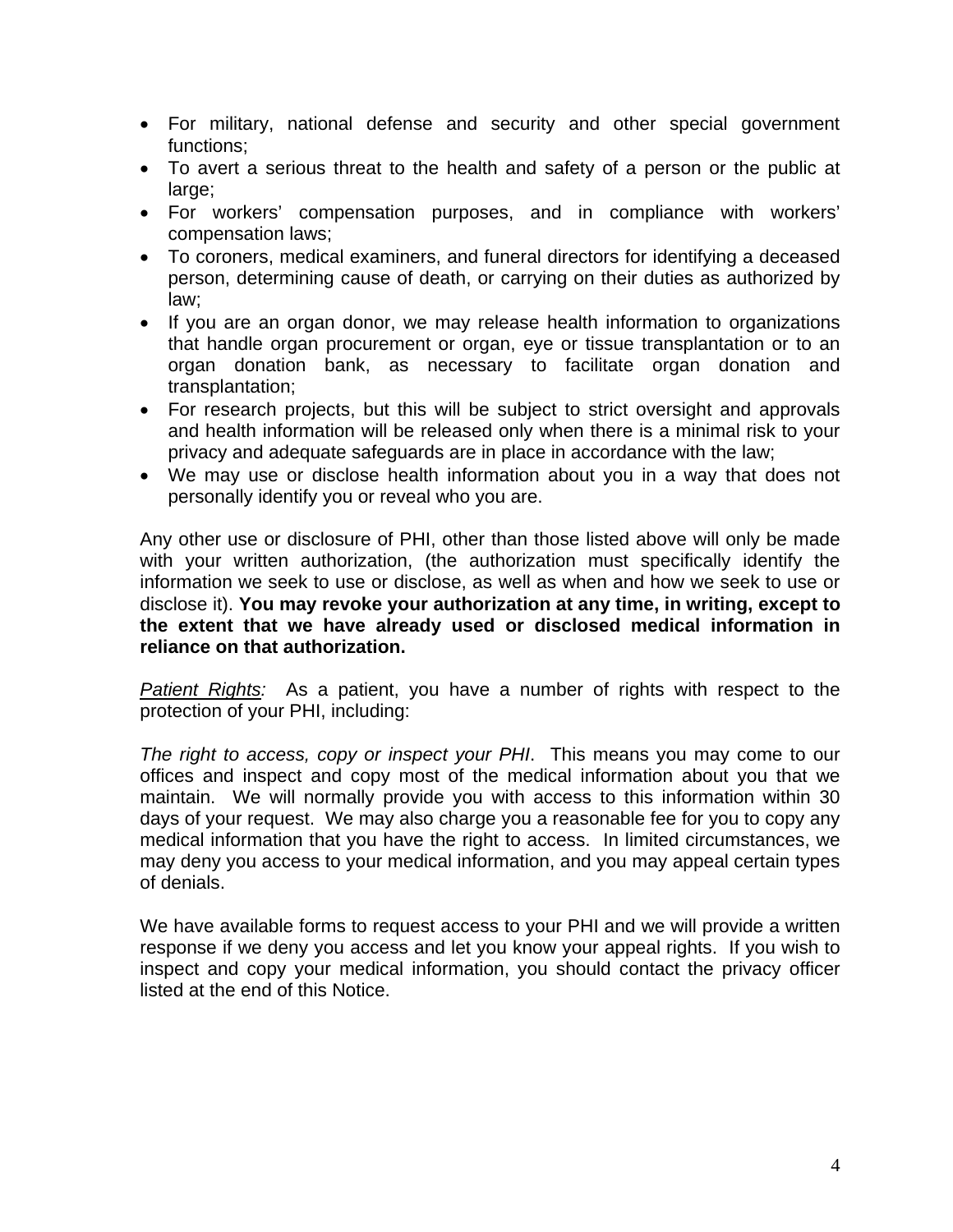*The right to amend your PHI*. You have the right to ask us to amend written medical information that we may have about you. We will generally amend your information within 60 days of your request and will notify you when we have amended the information. We are permitted by law to deny your request to amend your medical information only in certain circumstances, like when we believe the information you have asked us to amend is correct. If you wish to request that we amend the medical information that we have about you, you should contact the privacy officer listed at the end of this Notice.

*The right to request an accounting of our use and disclosure of your PHI*. You may request an accounting from us of certain disclosures of your medical information that we have made in the last six years prior to the date of your request. We are not required to give you an accounting of information we have used or disclosed for purposes of treatment, payment or health care operations, or when we share your health information with our business associates, like our billing company or a medical facility from/to which we have transported you.

We are also not required to give you an accounting of our uses of protected health information for which you have already given us written authorization. If you wish to request an accounting of the medical information about you that we have used or disclosed that is not exempted from the accounting requirement, you should contact the privacy officer listed at the end of this Notice.

*The right to request that we restrict the uses and disclosures of your PHI*. You have the right to request that we restrict how we use and disclose your medical information that we have about you for treatment, payment or health care operations, or to restrict the information that is provided to family, friends and other individuals involved in your health care. But if you request a restriction and the information you asked us to restrict is needed to provide you with emergency treatment, then we may use the PHI or disclose the PHI to a health care provider to provide you with emergency treatment. Roanoke Fire - EMS Department is not required to agree to any restrictions you request, but any restrictions agreed to by Roanoke Fire - EMS Department are binding on Roanoke Fire - EMS Department.

*Internet, Electronic Mail, and the Right to Obtain Copy of Paper Notice on Request.*  If we maintain a web site, we will prominently post a copy of this Notice on our web site and make the Notice available electronically through the web site. If you allow us, we will forward you this Notice by electronic mail instead of on paper and you may always request a paper copy of the Notice.

*Revisions to the Notice:* Roanoke Fire - EMS Department reserves the right to change the terms of this Notice at any time, and the changes will be effective immediately and will apply to all protected health information that we maintain. Any material changes to the Notice will be promptly posted in our facilities and posted to our web site, if we maintain one. You can get a copy of the latest version of this Notice by contacting the Privacy Officer identified below.